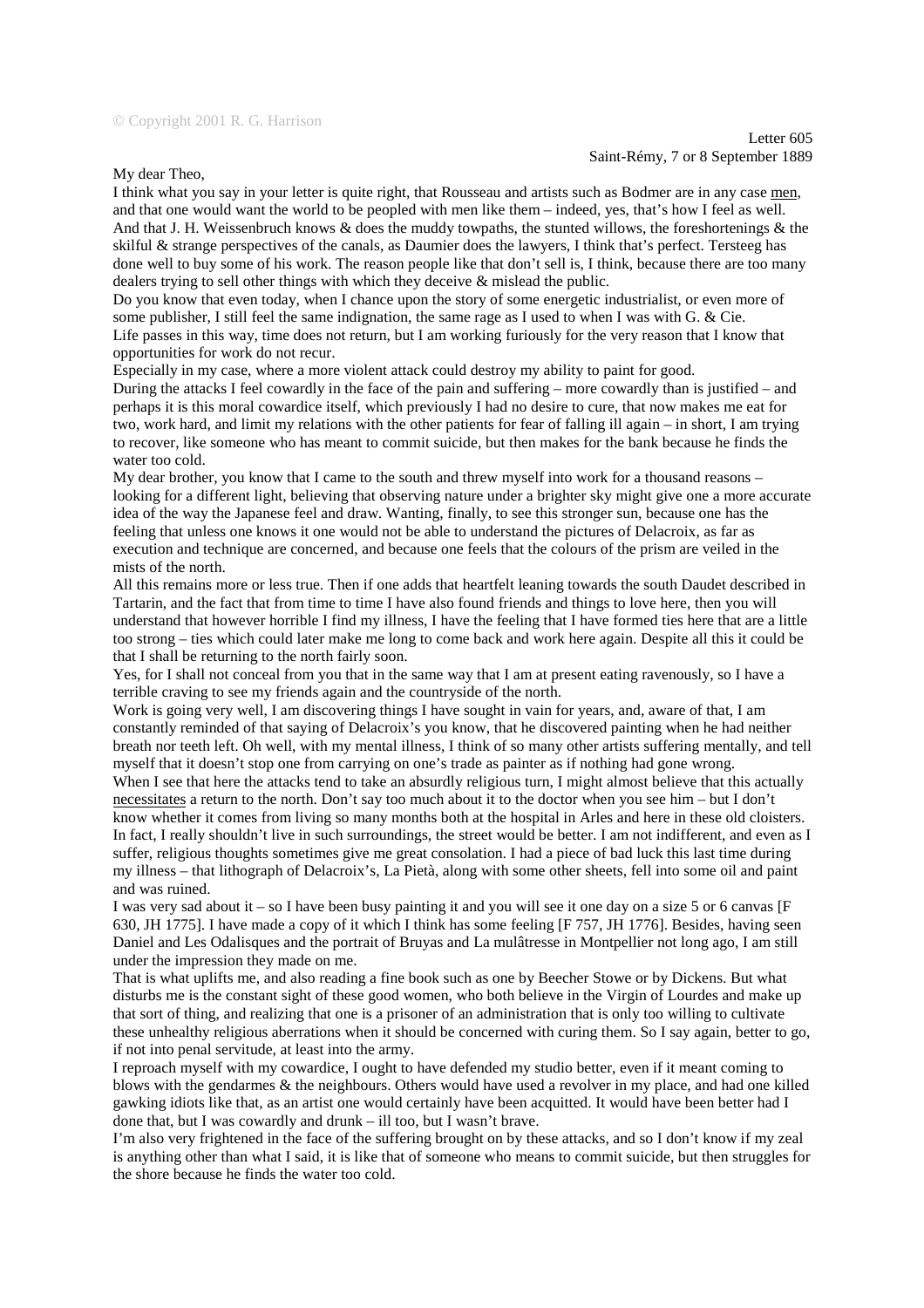## © Copyright 2001 R. G. Harrison

But listen, to be in board and lodgings as Braat was when I saw him that time – happily long ago – no, and no again.

It would be different if old Pissarro or Vignon, for instance, would care to take me in. Well, I'm a painter myself – it could be arranged, and it would be better if the money went to feed painters than to the excellent nuns. Yesterday I asked M. Peyron point-blank, since you are going to Paris, what would you say if I suggested that you be kind enough to take me with you? His reply was evasive – that it was too sudden, that he would have to write to you beforehand.

But he is very kind and very indulgent towards me, and while he doesn't have the final say here, far from it, I have him to thank for many liberties.

After all, one shouldn't only make pictures, one should see people too, and every now and then, by associating with others, recuperate a little and stock up on new ideas.

I've abandoned any hope that it won't come back – on the contrary, we must face the fact that I will have an attack from time to time. But at those times I could go into an asylum or even into the town prison where they usually have an isolation cell.

Don't be anxious, in any case – the work is going well, and look, I don't need to tell you that I've still got a lot of things to do, wheat fields, &c.

I've done the portrait of the attendant [Lost painting] and have got a copy of it for you [F 629, JH 1774]. It makes a fairly curious contrast with the portrait I've done of myself, in which the look is vague and veiled, whereas he has a military air and small, lively, black eyes.

I have given it to him, and I'll do his wife as well, if she wants to pose. She is a woman whose looks have faded, a poor soul, resigned to her fate, nothing out of the ordinary and so insignificant that I simply long to paint that dusty blade of grass. I talked to her sometimes when I was doing some olive trees behind their little house, and she told me then that she didn't believe I was ill – in fact, you would now say the same if you saw me working, my mind clear and my fingers so sure that I drew that Pietà by Delacroix without taking a single measurement, though there are those four hands and arms in the foreground – gestures and postures that are not exactly easy or simple.

Please send me the canvas soon, if at all possible, and I think I'm also going to need 10 more tubes of zinc white.

All the same, I'm sure that if one is brave then recovery comes from within, through the complete acceptance of suffering and death, and through the surrender of one's will and love of self. But that's no good to me, I like to paint, to see people and things and everything that makes our life – artificial, if you like. Yes, real life would be something else, but I don't think I belong to that category of souls who are ready to live, and also ready to suffer, at any moment.

What an odd thing the touch, the stroke of the brush, is.

In the open air, exposed to the wind, to the sun, to people's curiosity, one works as best one can, one fills one's canvas regardless. Yet that is how one captures the true and the essential – the most difficult part. But when, after some time, one resumes the study and alters the brushstrokes in keeping with the objects – the result is without doubt more harmonious and pleasant to look at, and one can add whatever serenity and happiness one feels.

Ah, I shall never be able to convey my impressions of some of the figures I have seen here. Certainly, this is the new road, this road to the south, but men from the north find it difficult to follow. And I can already see myself one day in the future enjoying some small success, and missing the solitude and the anguish as I watched the reaper in the field below through the iron bars of my cell. It's an ill wind...

To succeed, to enjoy lasting good fortune, one must have a different temperament from mine. I shall never do what I could have done and ought to have wanted and pursued.

But, having these dizzy spells so often, I can never be more than fourth or fifth rate. Although I am well aware of the worth and originality and superiority of Delacroix or Millet, for example, I can still say, yes, I too am something, I too can achieve something. But I must take these artists as my starting point, and then produce the little I am capable of in the same way.

So old Pissarro has been dealt two cruel blows all at once. <sup>1</sup> As soon as I read about it, I thought of asking you if there would be any way of going and staying with him. If you paid him the same as here, he would find it worth his while, for I don't need much – except for work. So ask him straight out, and if he doesn't like the idea, I could easily go and stay with Vignon.

I am a little afraid of Pont-Aven, there are so many people there. But what you say about Gauguin interests me very much. And I still tell myself that Gauguin and I will perhaps work together again. I know that G. can do even better things than he has done, but how to reassure him! I still hope to do his portrait. Have you seen that portrait he did of me painting sunflowers? My face has certainly brightened up since then, but it was really me, extremely tired and charged with electricity as I was then.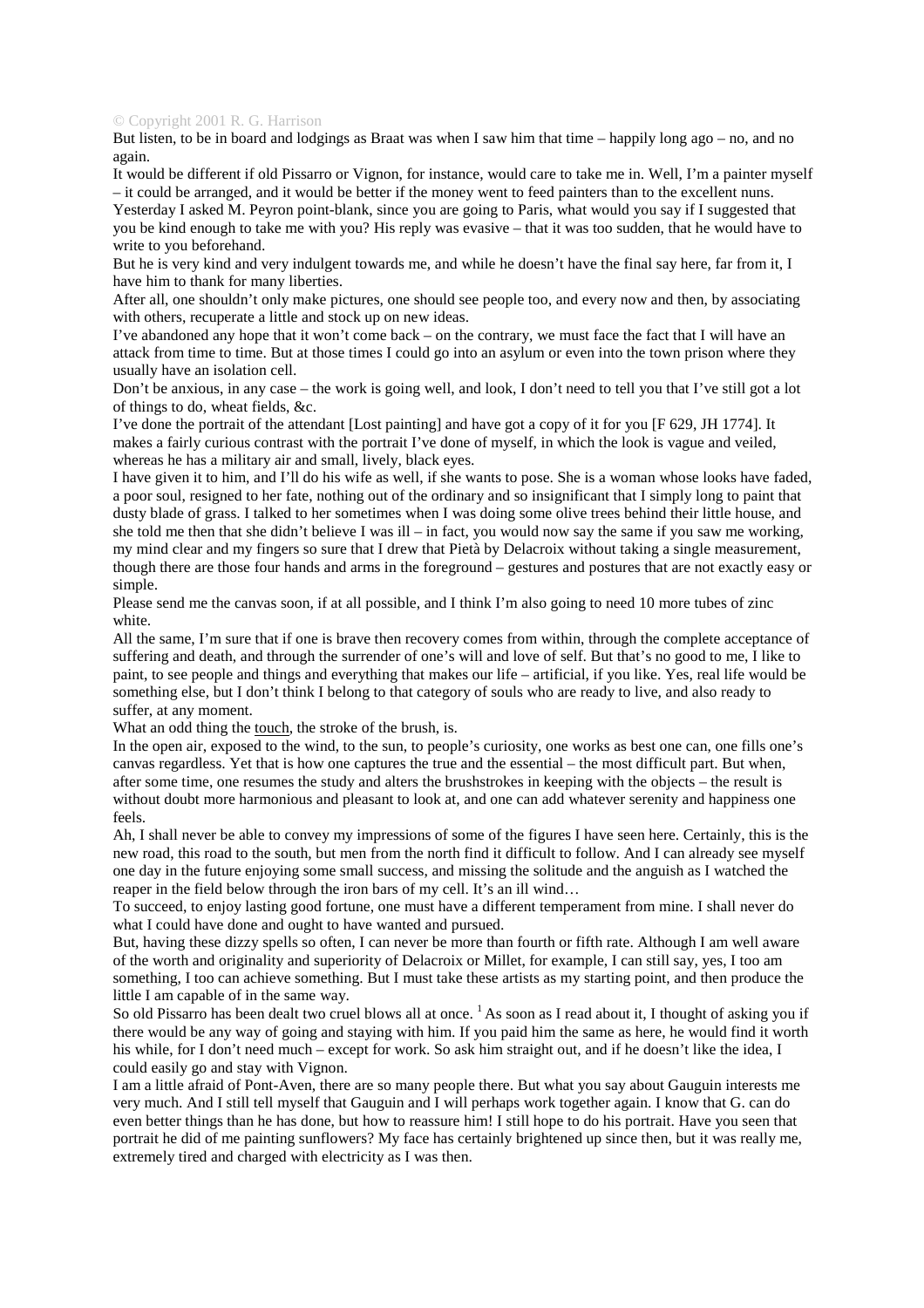## © Copyright 2001 R. G. Harrison

Yet to see the country, one must live with the ordinary folk and in the cottages, the inns, etc. And I said that to Boch, who complained he had seen nothing that had tempted him or made an impression on him. I walked around with him for two days, and I showed him how to do thirty pictures as different from the north

as Morocco would be. I'd be curious to know what he's doing at the moment.

And then, do you know why Eug. Delacroix's pictures – the religious and historical pictures, La barque du Christ, La Pietà, Les croisés, have this allure? Because Eug. Delacroix, when he did a Gethsemane, had been beforehand to see what an olive grove was like on the spot, and the same for the sea whipped up by a strong mistral, and because he must have said to himself, these people we know from history, doges of Venice, crusaders, apostles, holy women, were of the same type as, and lived in a similar way to, their present-day descendants.

And I must tell you, and you can see it in La Berceuse, however unsuccessful and feeble that attempt may be, if I had had the strength to continue, then I should have done portraits of saints and holy women from life which would have seemed to belong to another age, and they would have been drawn from the bourgeoisie of today and yet would have had something in common with the very earliest Christians.

The emotions that are aroused are, however, too strong, so I'll leave it at that – but later, later, I don't promise not to return to the charge.

What a great man Fromentin was – he will always be the guide for any who wish to see the east. He, the first to establish a link between Rembrandt and the south, between Potter and what he himself saw.

You are right a thousand times over – I mustn't think about all that – to calm down I must do things – even if they're only studies of cabbages and lettuces, and after calming down, then – whatever I am capable of.

When I see them again, I'll do some copies of those studies of the Diligence of Tarascon, the Vineyard, the Harvest, and above all of the Red Tavern, that Night Café which is the most characteristic of all as far as colour is concerned. But the white figure in the middle must be done all over again for the colour, and better composed. Still, I'd go so far as to say that this is the real south, and a calculated combination of greens and reds.

My strength has been all too quickly exhausted, but in the distance I can see the possibility of others doing an infinite number of fine things. And again and again there is truth in the idea that to make the journey easier for others it would have been a good thing to set up a studio somewhere in this area.

To make the journey in one go from the north to Spain, for example, is not a good thing, you will not see what you should see – you must get your eyes accustomed gradually to the different light.

I really don't need to see the Titians and Velásquezs in the galleries, I've seen so many types in the flesh that have given me a better picture of the south now than before my journey.

My God, my God, those good people among artists who say that Delacroix is not of the true east. Now look, is the true east what Parisians like Gérôme make of it? Because you paint a bit of sunny wall from nature, well and truly according to our northern way of seeing things, does that prove that you have seen the people of the east? That was what Delacroix was searching for, and it in no way prevented him from painting walls in La noce juive and Les odalisques.

Isn't that true? – and then Degas says that it costs too much to drink in the taverns and paint pictures at the same time. I don't deny it, but would he rather I went into the cloisters or the churches? It is there that I myself get frightened. That's why I make a bid to escape with this letter.

With many handshakes for you and Jo,

Ever yours, Vincent

I still have to congratulate you on the occasion of Mother's birthday. I wrote to them yesterday, but the letter has not yet gone because I have not had the presence of mind to finish it. It is queer that already, two or three times before, I had had the idea of going to Pissarro's; this time, after your telling me of his recent misfortunes, I do not hesitate to ask you this.

Yes, we must finish with this place, I cannot do the two things at once, work and take no end of pains to live with these queer patients here – it is upsetting.

In vain I tried to force myself to go downstairs. And yet it is nearly two months since I have been out in the open air.

In the long run I shall lose the faculty for work here, and that is where I begin to call a halt, and I shall send them then – if you agree – about their business.

And then to go on paying for it, no, then one or other of the artists who is hard up will agree to keep house with me. It is fortunate that you can write saying you are well, and Jo too, and that her sister is with you.

I very much wish that, when your child comes, I might be back – not with you, certainly not, that is impossible, but in the neighbourhood of Paris with another painter. I could mention a third alternative, my going to the Jouves, who have a lot of children and quite a household.

You understand that I have tried to compare the second attack with the first, and I only tell you this, it seemed to me to stem from some influence or other from outside, rather than from within myself. I may be mistaken, but